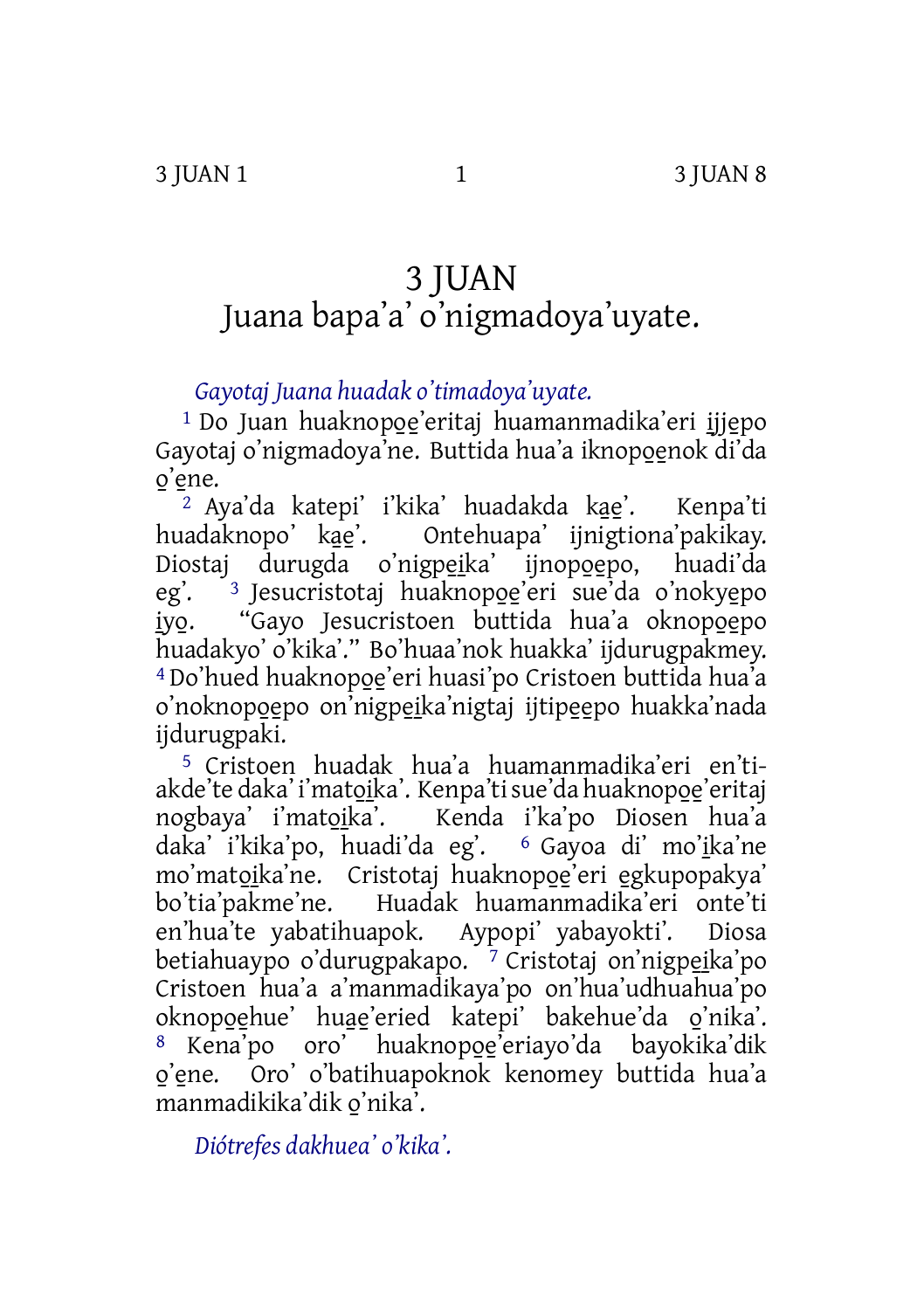<sup>9</sup> Cristoen huaknopoe'eri o'nenbayo egkupopakika'yo beroba' ijnigmadoya'po ijnigta'moname'nig'a Diótrefes huabokerek opudya̱' o̱'nada huairi e̱e̱'ta' o'pakpo do'taj nigpeehue' o'eme'. <sup>10</sup>Do ijtiakdepo aya'da kenda dakhuea' o'kika'nig ijhuaa'apoy. Do'taj dakhue'dika'da be'huaa'po da be'huaame'ne. Nog kenpa'ti dakhue' o'ka'po Jesucristoen huadak hua'a huamanmadika'eritaj totayhue' <u>o'i</u>ka'. Jakyo kenpa'ti nogomey<u>a</u> e'batotayta' en'pakte "keje'," o'manika'. Kenomeya̱on'batotaynok Cristoen huaknopoe'eri egkupopakya' o'maenika'.

11 Konig dakhuea' huakika'eri o̱gkika'nig konigti kikahue' yaika'. Huadakda huakika'eri konig huadak o̱gkika'nig konigti yakika'. Kenomey huadak o̱gkika'po Diosensi'po o'ne. Kenomey nama'da ogkika'po Diostaj oknopo̱e̱hue' o̱'ne, ontaj ona'ne, huadi'da eg'.

## *Demetrio huadaka'da o'kika'.*

<sup>12</sup> Demetrio huadakbokerek o'e. Huadakda o'kika'. Aya'ada on'huaa'. Diosen buttida hua'a o'kika'. Huadakda o'e oro'akon o'huaay. Buttida o'dika' opuda mo'nopoene.

*Juana ta'pote kene'hua̱ya̱*'kon o'nigmadoya'uyate.

<sup>13</sup> Huakka' nogiti enata' e'pakada e'nigmadoya'ta' pakhue' ijjey. <sup>14</sup> A'ti eta'huadeta' ijpaki. Kenoka' huaso̱'teda me'batia'pak.

<sup>15</sup> Diosa menopo'noeye'. Huadi'da aratbut iya'da saludos mo'dikta'mona'ne. Kenpa'ti do'hued huadi' keyoda saludos ijmadikta'monay.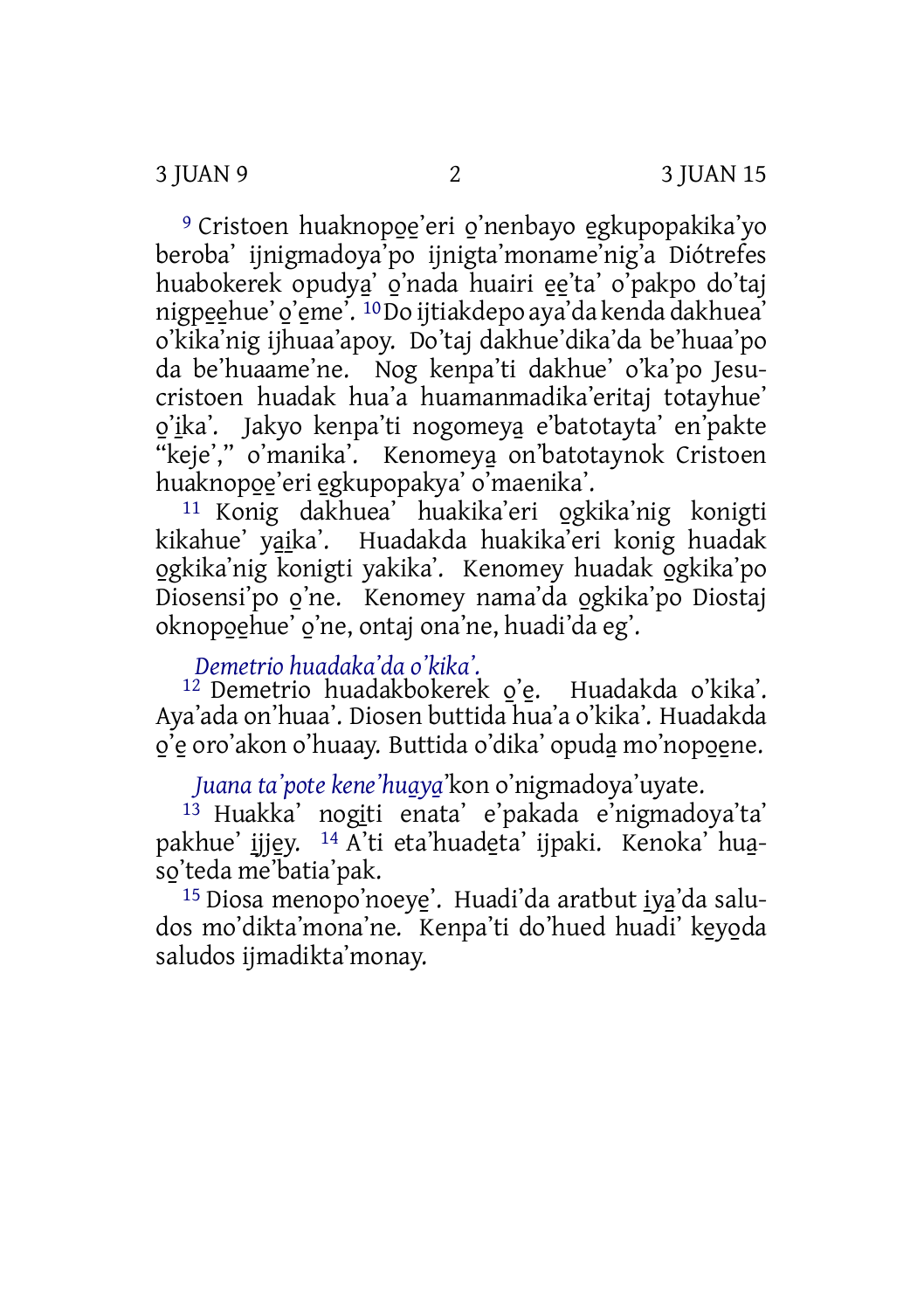3

Jesucristo oy oa'pak: Kenda Jesucristoa; monigka'uyatenok; Diostaj mo'manopo'yarea'ika'ne New Testament in Amarakaeri (PE:amr:Amarakaeri) copyright © 2008 Wycliffe Bible Translators, Inc.

Language: Amarakaeri

Translation by: Wycliffe Bible Translators, Inc.

Amarakaeri [amr], Peru

## Copyright Information

© 2008, Wycliffe Bible Translators, Inc. All rights reserved.

This translation text is made available to you under the terms of the Creative [Commons](http://creativecommons.org/licenses/by-nc-nd/4.0/) License: [Attribution-Noncommercial-No](http://creativecommons.org/licenses/by-nc-nd/4.0/) Derivative Works. (http:// creativecommons.org/licenses/by-nc-nd/3.0/) In addition, you have permission to port the text to different file formats, as long as you do not change any of the text or punctuation of the Bible.

You may share, copy, distribute, transmit, and extract portions or quotations from this work, provided that you include the above copyright information:

You must give Attribution to the work.

You do not sell this work for a profit.

You do not make any derivative works that change any of the actual words or punctuation of the Scriptures.

Permissions beyond the scope of this license may be available if you contact us with your request.

The New Testament

in Amarakaeri

## © 2008, Wycliffe Bible Translators, Inc. All rights reserved.

This translation is made available to you under the terms of the Creative Commons Attribution-Noncommercial-No Derivatives license 4.0.

You may share and redistribute this Bible translation or extracts from it in any format, provided that:

You include the above copyright and source information.

You do not sell this work for a profit.

You do not change any of the words or punctuation of the Scriptures.

Pictures included with Scriptures and other documents on this site are licensed just for use with those Scriptures and documents. For other uses, please contact the respective copyright owners.